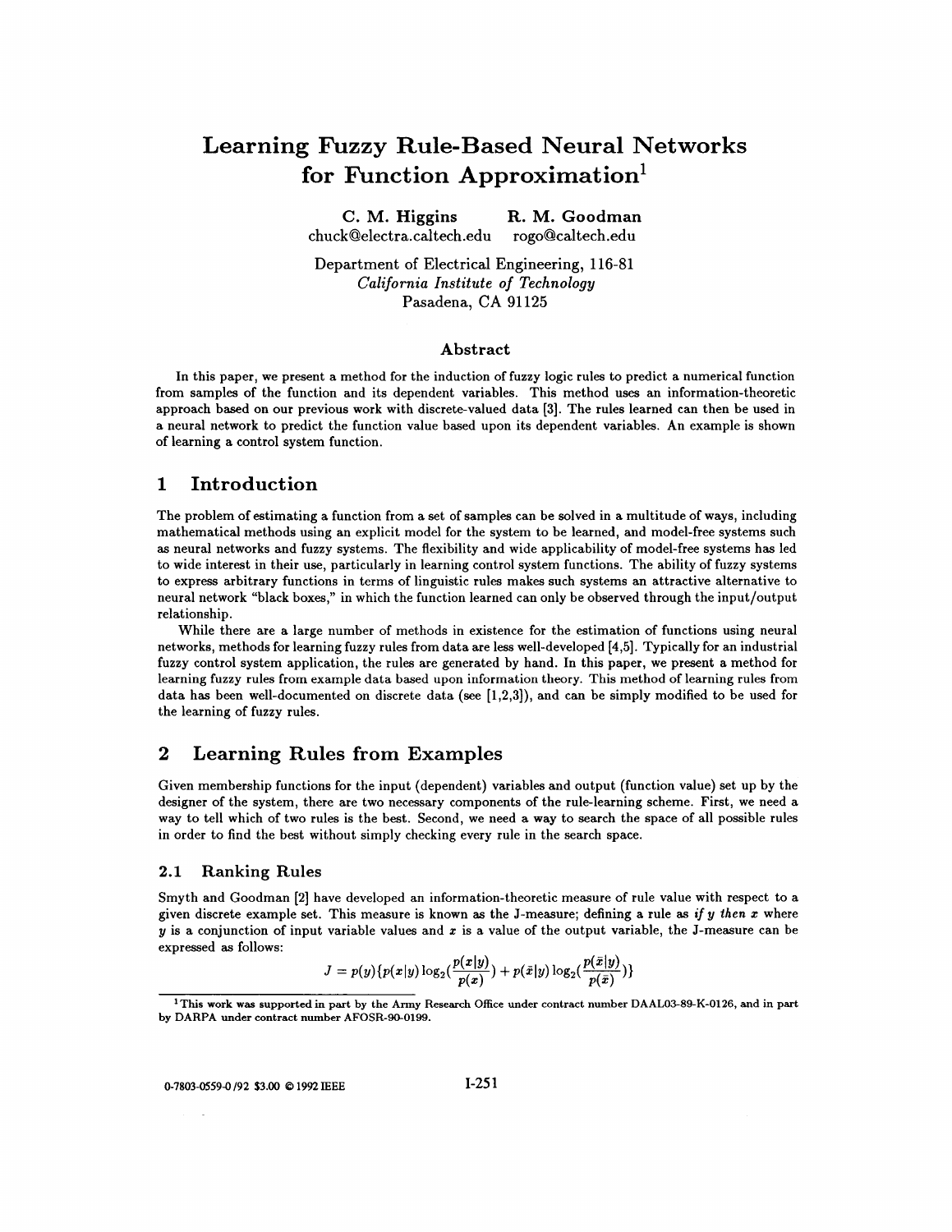The probabilities are estimated from relative frequencies counted in the given discrete example set. Thus, given a rule we can go through an example set, count up matches with the left-hand side, right-hand side, both left- and right-hand sides, and so forth, to calculate a measure of the goodness of a rule.

In order to rank *fuzzy* rules, one must simply realize that in the discrete scheme an example either logically matched or did not match a rule whose value was being calculated. It is a simple extension to say that for numerical examples a fuzzy rule will match to some *degree* determined by the minimum membership in the conjunction being matched with the examples. In this case, the probabilities are calculated from *fuzzy* counts of rule matches, but the same counts are made and the calculation proceeds exactly as before.

#### 2.2 Searching for the Best Rules

In [3], we presented an efficient method for searching the space of all possible rules to find the most representative ones for discrete data sets. The basic idea is that each example is a very specific ( and quite perfect) rule. However, this rule is applicable to only one example. We wish to generalize this very specific rule to cover as many examples as possible, while at the same time keeping it as correct as possible. The J-measure is just the tool for doing this. If we calculate the J-measures of all the rules generated by *removing a single input variable* from the very specific rule, then we will be able to tell if any of the slightly more general rules generated from this rule are better. If so, we take the best and continue in this manner until no more general rule with a higher J-measure exists. When we have performed this procedure on the very specific rule generated from each example (and removed duplicates), we will have a set of rules which represents the data set. We have shown in previous work that a classifier can be generated from these rules to predict the output given the inputs.

In order to use this method for discovering fuzzy rules, we need only say how to generate the very specific rule from each numerical example. This is done by taking the *greatest membership* in each input variable. For example, if input variable one is more 'low' than 'med' or 'high', the rule for this example will say

```
if input1=low and input2= ..... then output = \dots.
```
The rules are then found exactly as above using the extended J-measure, and a fuzzy system can be used to predict the output based upon the inputs.

### **3 Building a Neural Network**

Once the rules are learned, the architecture for a neural network to calculate the output variable from the inputs can be constructed as shown in figure 1.



Figure 1: Network constructed from fuzzy rules

The input variables come into the first layer, which contains nodes which act as membership functions, responding only in a certain region of the input variable domain, with a degree between zero and one. The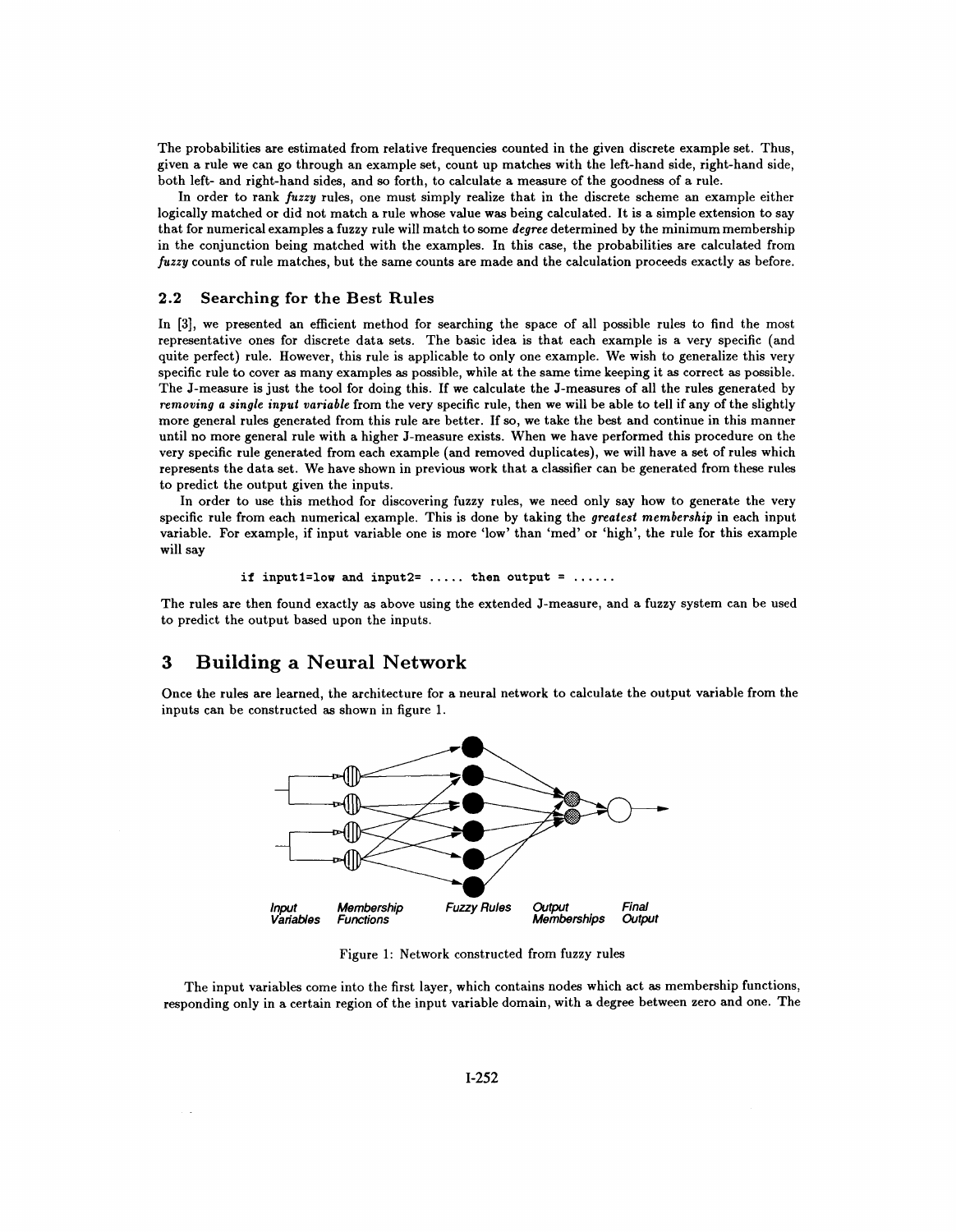second layer is formed by the rules themselves. The nodes in this layer perform the fuzzy AND operation, computing a minimum of their inputs. The third layer contains a node for each output fuzzy set - these nodes gather the total weight from all the rules that the output is in that fuzzy set. Finally, the last layer contains a single node which performs a centroid defuzzification [4] of the outputs. This node normalizes the weights from the previous layer and weights them with the centers of the output membership functions to calculate the actual output.

## **4 Experimental Results**

### **4.1** Function Approximation Experiments

In this section, we will show a simple function approximation experiment that demonstrates learning a two-dimensional function. The example function to be learned is a pyramid. This function depends on both the *x* and y coordinates. The membership functions are shown in figure 3. Samples of the function distributed evenly over the whole input space were presented to the learning system. The learned rules, also shown in figure 3, say that the output should be low except when both inputs are medium. This causes a central peak in the response which is quite similar to the desired response.

### **4.2 A** Control System Experiment

While the above example is somewhat illustrative of how the system works, it is not of sufficient difficulty to be interesting to the practical reader. To address a more real-world problem, we shall describe the experiment of learning a system which keeps a radio-controlled car going at the same speed in a circle. That is, we shall describe the learning of a a "cruise control" system. A picture of the vehicle used can be found in figure 2.



Figure 2: Experimental Vehicle

We began this experiment by designing a PD controller to solve this problem, and then setting up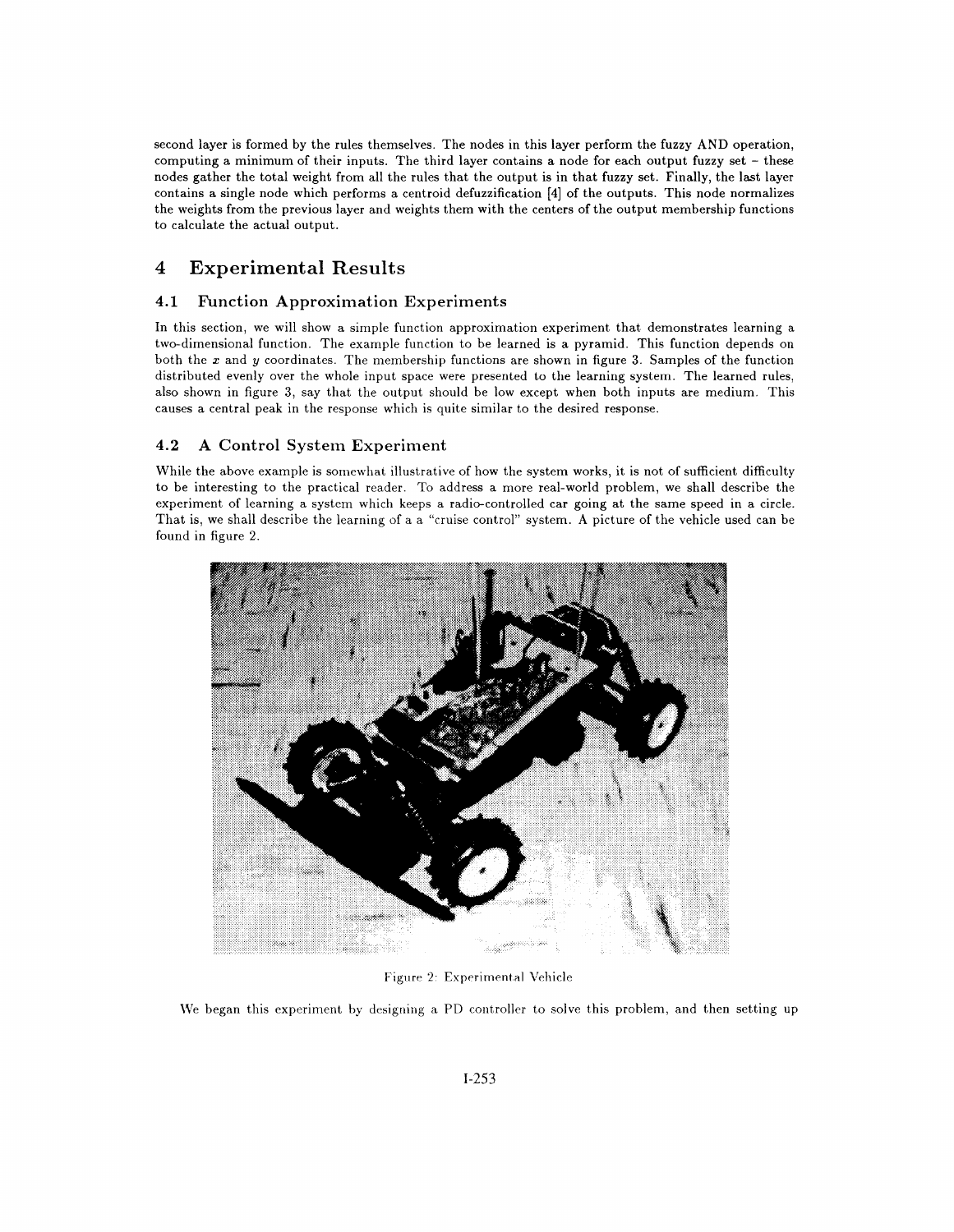membership functions (shown in figure 4) for a fuzzy controller to be learned. The fuzzy controller was trained on the data shown in the graph in figure 4 at the bottom left. This data is a single run of the PD controller, starting at rest and maintaining the desired speed for a short time. The system was given samples of the velocity of the vehicle, the acceleration of the vehicle, and the resulting PD control output. The rules learned are shown in figure 4 at the middle. Also in that figure are shown the hand-crafted rules which would make the system perform exactly like the PD controller. We can see from the fuzzy system response (in figure 4 at the bottom right) that the system has learned the basic ideas necessary to control the vehicle. However, the learned controller has more oscillation in speed than desired. This is due to the fact that it was trained on data which did not show a large response to acceleration. We can see from the rules that its response to acceleration is less than in the desired rules. This problem could be overcome by more exhaustive training, covering more completely the space of the function to be approximated.

### **5 Summary**

We have shown a method for learning fuzzy logic rules from numerical samples of a function in such a way that the function can be approximated by a fuzzy rule-based neural network using the rules. This has been demonstrated, not only for a 'toy' function approximation problem, but for a real control system.

In current research we are learning rule 'weights' to optimize the approximation of the learned function and learning the membership functions directly from the data, making it unnecessary for a system designer to intervene between the data and the learning system.

# **References**

[1) R. Goodman, C. Higgins, J. Miller, P. Smyth, "Rule-Based Networks for Classification and Probability Estimation," to appear in *Neural Computation.* 

[2) P. Smyth and R. Goodman, "An Information-Theoretic Approach to Rule Induction in Databases," to appear in *IEEE Transactions on Knowledge and Data Engineering.* 

[3] C. M. Higgins and R. M. Goodman, "Incremental Learning using Rule-Based Neural Networks," *Proceedings of the International Joint Conference on Neural Networks,* vol. 1, 875-880, July 1991.

(4] B. Kosko, *Neural Networks and Fuzzy Systems,* Prentice Hall, Englewood Cliffs, NJ, 1992.

[5] C.-T. Lin and C. S. G. Lee, "Neural-Network-Based Fuzzy Logic Control and Decision System," *IEEE Transactions on Computers,* vol. 40, 1320-36, December 1991.

 $\omega$  ,  $\omega$  ,  $\omega$  ,  $\omega$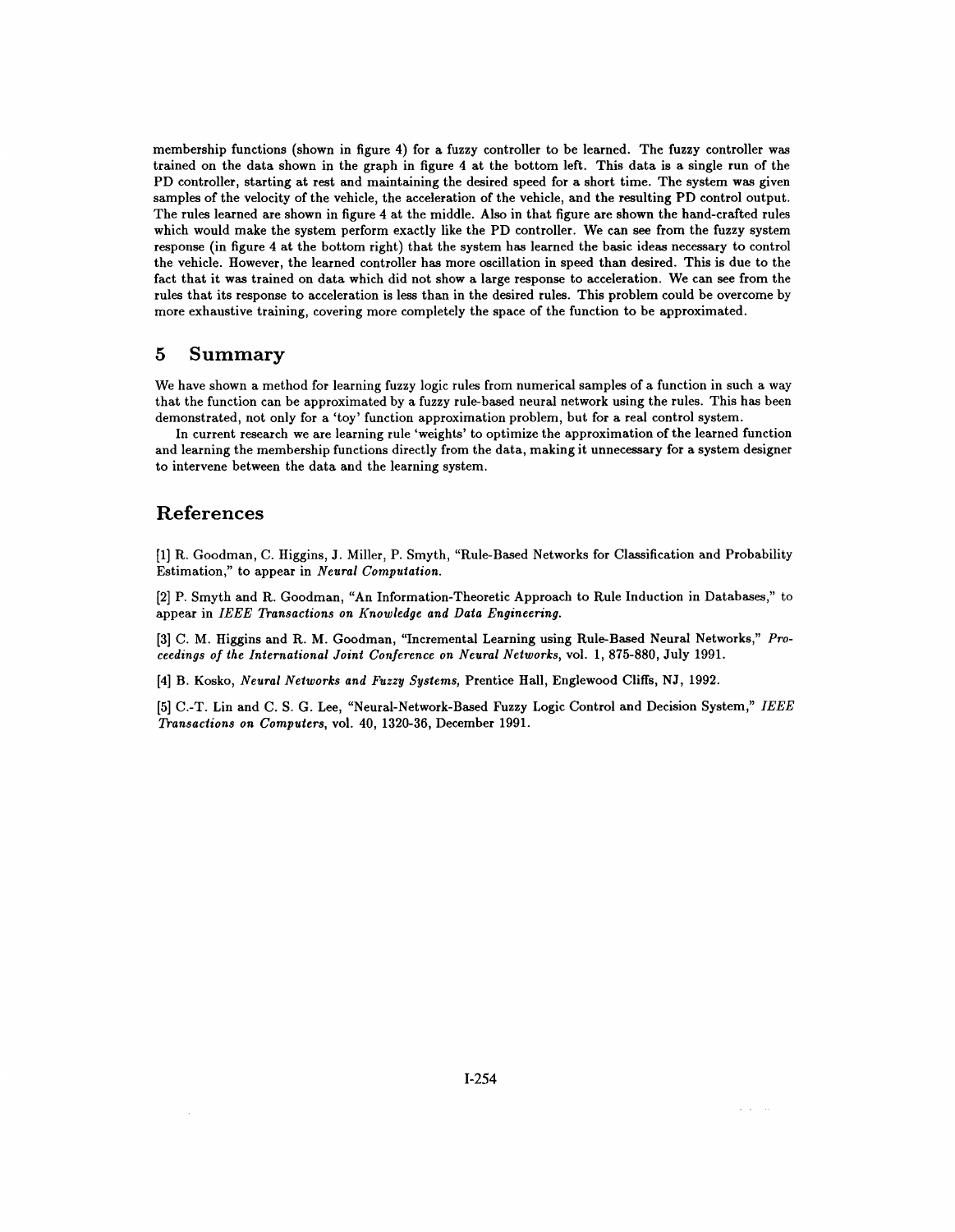

Left: Desired Response, Right: Learned Response

Figure 3: Pyramid Function Approximation